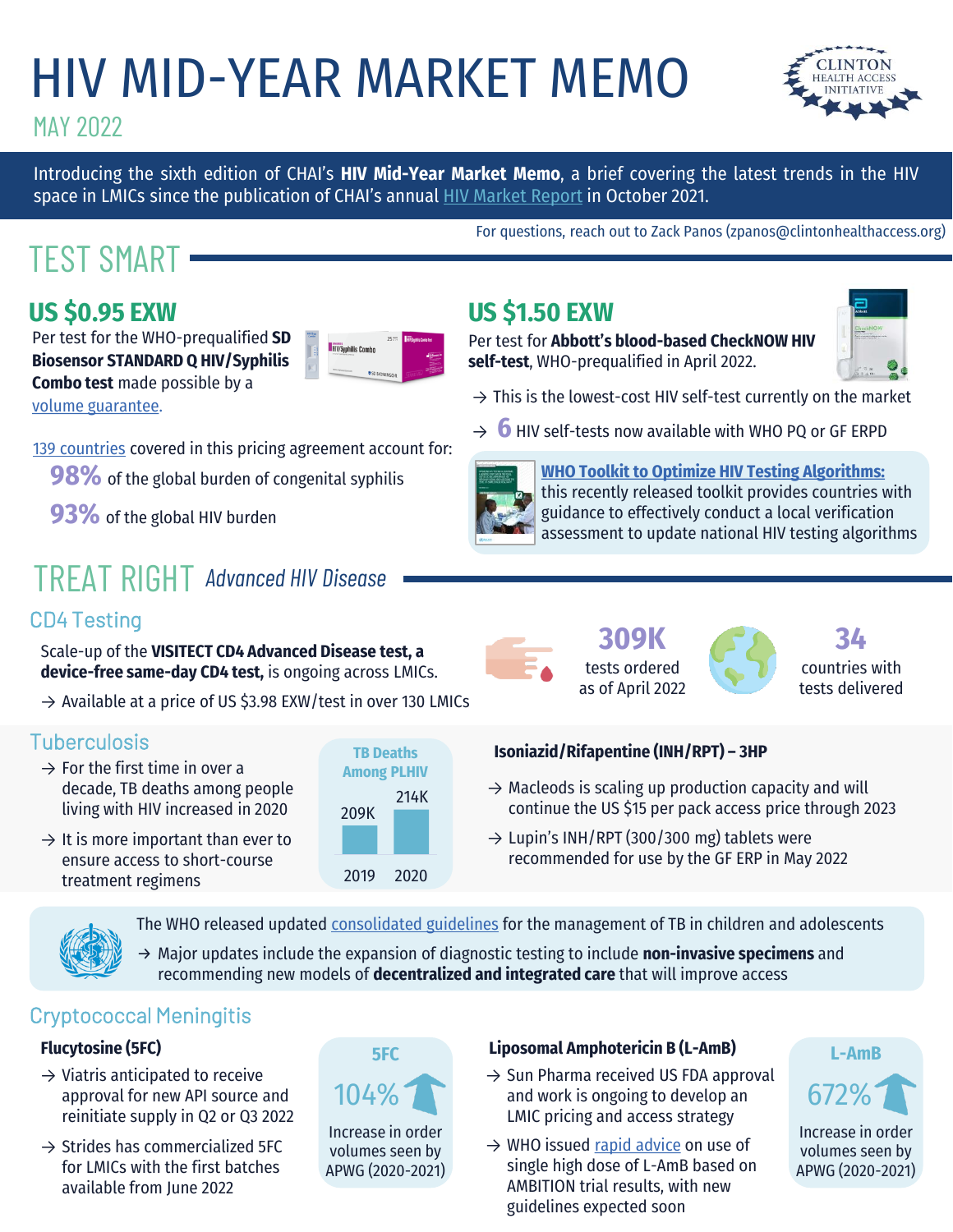## **TREAT RIGHT Adults**

### TLD and DTG (50 mg)

**>18M** patients on TLD/DTG in 1L and 2L in LMICs

Access to **DTG in 2L** should be a priority, including **switching existing stable 2L patients** on protease inhibitors (PIs).

### **Countries Implementing Active Switching from PIs to DTG in 2L** *(as of Q1 2022)*



*Not Exhaustive*

### **[VISEND Trial 144-Week Results:](https://www.croiconference.org/abstract/dolutegravir-with-recycled-nrtis-is-noninferior-to-pi-based-art-visend-trial/) TDF/3TC or TAF/FTC with DTG in 2L is non-inferior to AZT/3TC/PI-based standard of care**, which could have implications for 2L sequencing

 $\rightarrow$  WHO guidelines on ARV backbone recycling have not been updated yet

### **[NADIA Trial 96-Week Results:](https://www.croiconference.org/abstract/nucleosides-and-darunavir-dolutegravir-in-africa-nadia-trial-outcomes-at-96-weeks/) Reconfirms DTG or DRV/r equally effective in 2L and TDF/3TC can be recycled in 2L**

- $\rightarrow$  Re-emphasizes the importance of 2L switching to DTG or DRV/r (for those unable to take DTG)
- → Southern African HIV Clinicians Society (SAHCS) [endorses](https://sahivsoc.org/Files/SAHCS%20clinical%20statement_TLD%20switching_20220513.pdf) TDF/3TC backbone recycling in 2L

### Near-POC Viral Load (VL) Monitoring in Pregnant Women

The [results of a CHAI-supported study](https://www.clintonhealthaccess.org/chai-supported-study-in-zimbabwe-demonstrates-value-of-point-of-care-viral-load-testing-for-pregnant-women-living-with-hiv/) in Zimbabwe demonstrated that pregnant women tested on nearpoint-of-care (POC) VL platforms at the facility were:

**4X** more likely to **8X receive their results**  within 30 days of testing

**8X** more likely to receive **clinical follow-up action**  within 30 days of testing





[These results support WHO](https://www.who.int/publications/i/item/9789240031593) Guidelines, which indicate **pregnant women are a priority population for POC VL testing**

### DRV/r (400/50 mg)

Darunavir (DRV), an optimal protease inhibitor widely used in high-income countries, is now available as an affordable, fixed-dose combination with ritonavir (DRV/r 400/50 mg) thanks to a CHAI-Unitaid incentive program.

Unitaid

**US \$17.50 per pack EXW DRV/r (400/50 mg) from Hetero Labs is WHO-prequalified and available for** 

High barrier to resistance Improved viral suppression over LPV/r



Better tolerability than LPV/r or ATV/r

**Benefits of DRV/r**



Less expensive than LPV/r

Can be reused in 3L at a higher dose

DRV/r (400/50 mg) is for use by PLHIV who are PI-naïve, have not previously experienced treatment failure on a PI, or who do not have DRV-associated resistance mutations. Given the benefits and lower cost compared to LPV/r, **DRV/r does not need to be saved for third-line**.



"In the rare instances in which a patient cannot take TLD because of failure or intolerance, a regimen with DRV/r is preferred, provided DRV/r is reliably available at an affordable price."

*– PEPFAR 2022 COP Guidance*



**Botswana, Nigeria,** and **Zambia** are introducing DRV/r (400/50 mg), initially for patients experiencing treatment failure on DTG, with early data expected later in 2022.

The CHAI [HIV New Product Introduction Toolkit](https://www.newhivdrugs.org/drv-r) has numerous resources supporting DRV/r adoption and introduction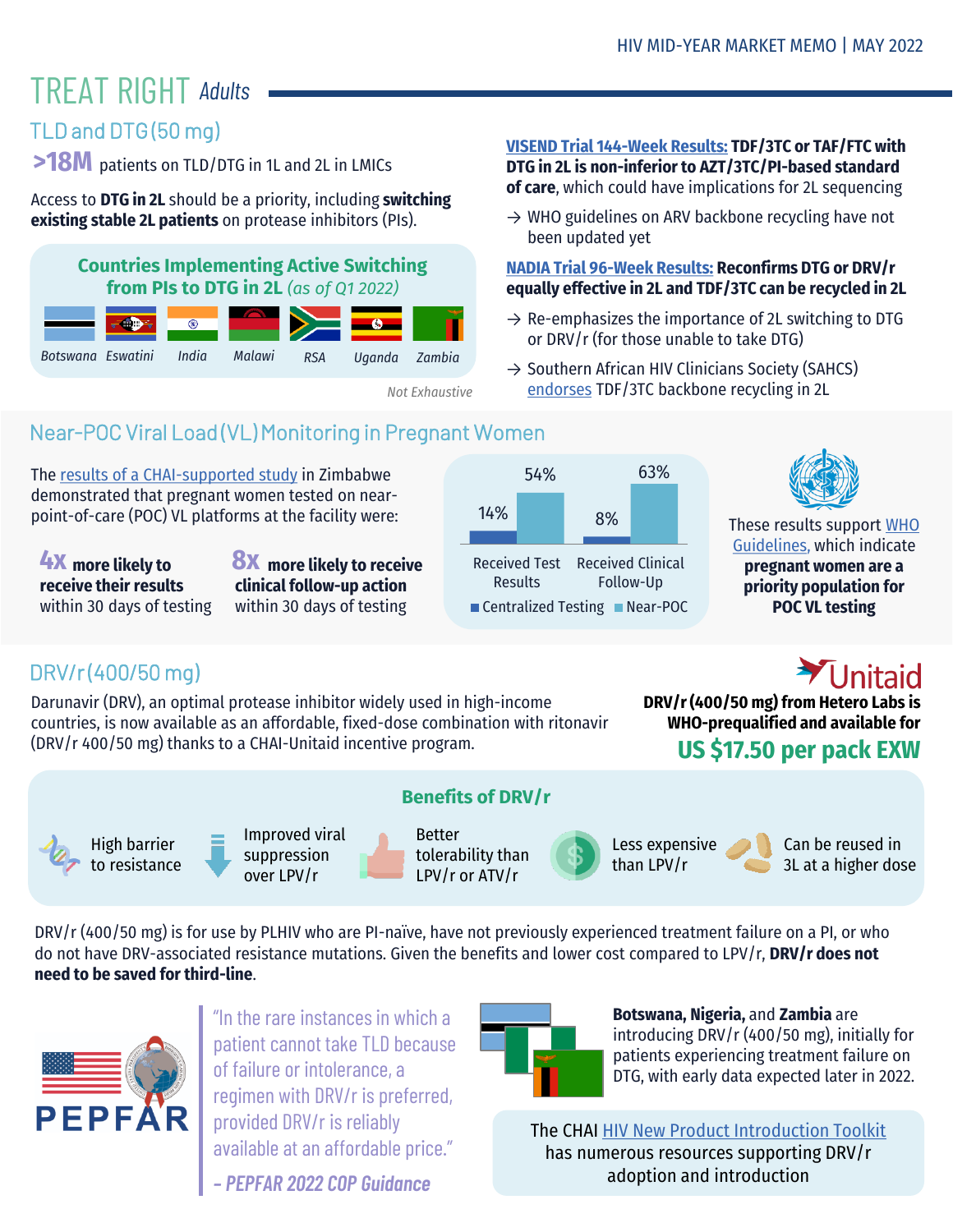## **TREAT RIGHT Adults**

### Pipeline and Newly Approved Adult Products

### **Cabotegravir (CAB) + Rilpivirine (RPV) for Treatment**

- $\rightarrow$  Injectable CAB+RPV approved by the US FDA for monthly treatment of HIV in Jan. 2021, with dosing schedule updated to every 8 weeks in Feb. 2022
- → [ATLAS-2M:](https://www.thelancet.com/journals/lanhiv/article/PIIS2352-3018(21)00185-5/fulltext?utm_source=AVAC+Email+Updates&utm_campaign=bcd9851ff6-EMAIL_CAMPAIGN_2021_10_15_12_52&utm_medium=email&utm_term=0_6fd730be57-bcd9851ff6-182779455) Injectable CAB+RPV dosed every 8 weeks is non-inferior to dosing every 4 weeks

- → [CAPELLA/](https://www.croiconference.org/abstract/long-acting-lenacapavir-in-people-with-multidrug-resistant-hiv-1-week-52-results/)[CALIBRATE:](https://www.croiconference.org/abstract/lenacapavir-as-part-of-a-combination-regimen-in-treatment-naive-pwh-week-54-results/) Injectable LEN dosed every 6-months produces sufficient viral suppression
- $\rightarrow$  Injectable 6-month LEN also being studied for PrEP
- $\rightarrow$  Status: The US FDA lifted a clinical hold on injectable LEN in [May 2022](https://www.gilead.com/news-and-press/press-room/press-releases/2022/5/fda-lifts-clinical-hold-on-investigational-lenacapavir-for-the-treatment-and-prevention-of-hiv) following a resolution over concerns related to the compatibility of LEN and borosilicate vials

## **TREAT RIGHT Pediatrics**

### Pediatric Dolutegravir (pDTG)



Slow uptake of pDTG seen in some countries due to VL requirements.

 $\rightarrow$  According to the WHO, VL monitoring remains a good practice, but should not be considered a precondition to pDTG transitions



"Children should not have their transition to DTG delayed due to lack of documented viral load." *– 2021 WHO Optimal Formulary*

### Pipeline Pediatric Treatment Products

**pALD** (60/30/5 mg): In March 2022 the US FDA approved ViiV's dispersible tablet formulation. CHAI &  $\blacktriangleright$  Unitaid are working to bring a generic version to market.

### **Islatravir (ISL) for Prevention and Treatment**

- → [ILLUMINATE SWITCH A&B](https://www.merck.com/news/merck-announces-positive-top-line-results-from-pivotal-phase-3-trials-evaluating-investigational-once-daily-oral-fixed-dose-combination-of-doravirine-islatravir-for-the-treatment-of-people-with-hiv-1/): Daily oral ISL/DOR produced a viral response comparable to existing ART regimens
- $\rightarrow$  ISL also being studied in oral and implant formulations for PrEP
- $\rightarrow$  Status: The US FDA placed a partial clinical hold in Dec. 2021 based on decreases in total lymphocyte and CD4+ **The Exercise Exercises in total counts in some participants receiving ISL in studies**<br>T-cell counts in some participants receiving ISL in studies

### **ISL + LEN for Treatment**

- $\rightarrow$  Active trial of weekly oral formulation for treatmentexperienced virologically-suppressed adult PLHIV in the US
- $\rightarrow$  Status: [Enrollment paused](https://www.gilead.com/news-and-press/company-statements/gilead-and-merck-announce-temporary-pause-in-enrollment-for-phase-2-study-evaluating-an-oral-weekly-combination-regimen-of-investigational-islatravir-and-investigational-lenacapavir) based on ISL clinical hold

Persistent **[low viral suppression among children](https://www.thelancet.com/journals/lanhiv/article/PIIS2352-3018(21)00265-4/fulltext?utm_source=AVAC+Email+Updates&utm_campaign=5b2af591c1-EMAIL_CAMPAIGN_2021_12_10_01_46&utm_medium=email&utm_term=0_6fd730be57-5b2af591c1-182779455)** following ART initiation reinforces the importance of rapidly initiating and transitioning CLHIV to pDTG.

### **Viral Suppression Following ART Initiation** *Children <18 years old*



**94%** of 2021 pediatric product procurement as seen by the APWG considered 'optimal' under the 2021 WHO Optimal Formulary and Limited-Use List.

Community and facility-level resources to support pDTG introduction can be accessed on the CHAI [HIV New Product Introduction Toolkit](https://www.newhivdrugs.org/pediatric-dtg)

> Development of generic **pDRV/r** and **pTAF** is also underway, further improving treatment options for children.